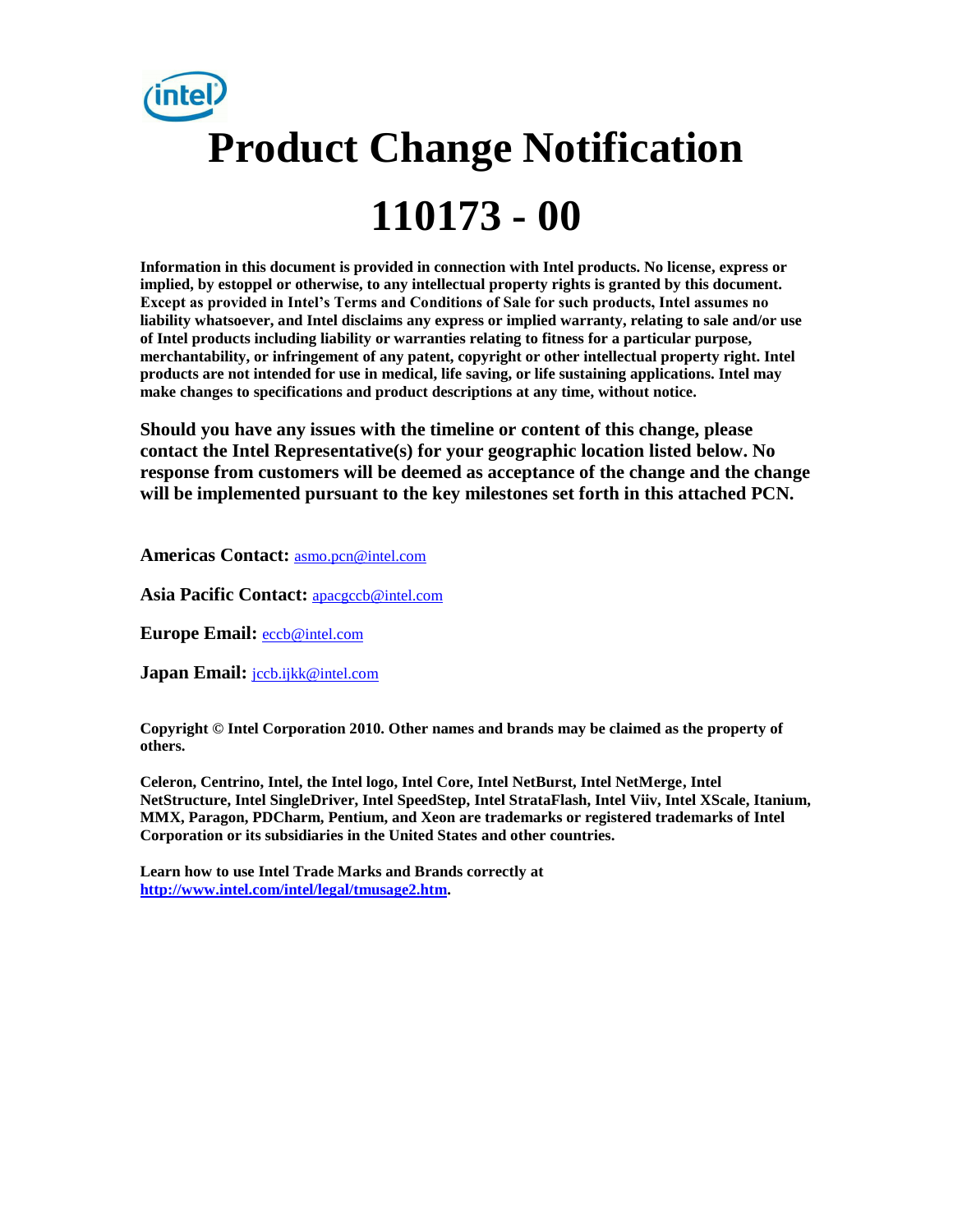

| Change Notification #: $\parallel$ 10173 - 00 |                                             |  |
|-----------------------------------------------|---------------------------------------------|--|
| Change Title:                                 | <b>Intel Gigabit Ethernet Controllers</b>   |  |
|                                               | (82572GB/GI/EI, 82571EB/GB),                |  |
|                                               | Intel Fast Ethernet Phys (82562ET/EM/GT/G)  |  |
|                                               | & Intel CG82NM10 Platform Controller Hub    |  |
|                                               | <b>PCN 110173-00</b>                        |  |
|                                               | <b>Transport Media</b>                      |  |
|                                               | 13 Inch Reel Back-side Configuration Change |  |
| Date of Publication:                          | <b>August 2, 2010</b>                       |  |

# **Key Characteristics of the Change:**

Transport Media

## **Forecasted Key Milestones:**

**Date Customer Must be Ready to Receive Post-Conversion Material:** Sept 2, 2010

## **Description of Change to the Customer:**

The Intel Gigabit Ethernet Controllers (82572GB/GI/EI, 82571EB/GB), Intel Fast Ethernet Phys (82562ET/EM/GT/G) & Intel CG82NM10 Platform Controller Hub will undergo the following change:

Intel is implementing a backside identification system on the reel by adding 5 oblong pockets around the reel hub.

**See pictures of the old and new back side of the reel:**